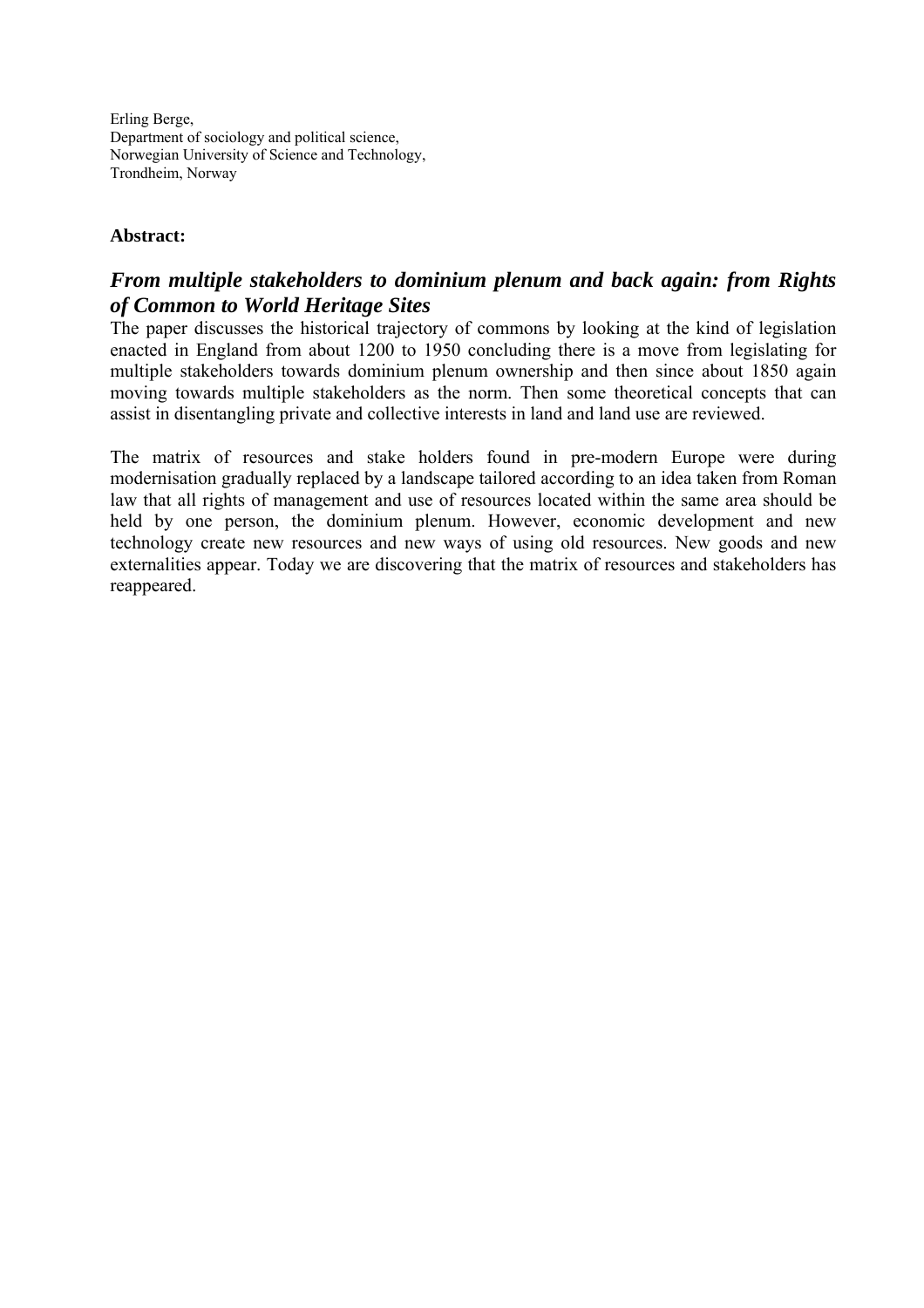Erling Berge, Department of sociology and political science, Norwegian University of Science and Technology, Trondheim, Norway

# *From multiple stakeholders to dominium plenum and back again: from Rights of Common to World Heritage Sites*

# **Introduction: What is the commons?**

Most people may have heard about the commons. But I bet many - if not most - will believe it is the Parliament of the UK, the House of Commons. If we probe a bit maybe we get suggestions such as the village square, or a wilderness area. Most, even text books in property law, will maintain that commons in this sense is something that has disappeared or fast is disappearing from society. In one sense this is literally true: if we stop believing the commons exist, it has in reality disappeared. But in another sense it is as obviously untrue. There are today more commons in Europe than it was two hundred years ago.

Those who think of the commons as places were poor people could collect firewood and graze a few sheep and a few crofters might have the right to graze cattle and take timber for their farm buildings, may be forgiven for believing that this has or is fast disappearing. But there is a difference between this picture of the commons and the picture of the commons emerging from modern research into the social realities land users face and have to find solutions to. In contemporary society one may argue that all land where multiple stakeholders (usually including the general public as one) find a source or supply of utility are best conceptualised as a commons.

In traditional societies the reasons for keeping some resource as commons are numerous:

- If there is enough for all with access to the resource there is no reason to incur the costs of enforcing property rights.
- If access to a resource is essential for the survival of a family it would be seen as unjust to deny anyone access to a minimum level of the resources.
- If traditional societies see that there is safety in numbers, maximising the number of people imply resource access for every member of the community.
- If there are technical difficulties excluding particular persons form access to a resource, keeping it in common may be the only feasible way of managing it.

Thus, commons abound both in European history and in contemporary 'traditional societies'.

The commons in European history was a method of reconciling a multiplicity of partly interdependent users and interests focusing on an area containing a multiplicity of partly interdependent resources. As a method of resolving conflicts about access and distribution in a situation of multiple interdependent users and resources the commons has worked extraordinarily well. Not because the commons is a natural phenomenon, but because people applied their ingenuity and capacity to finding ways to make it work. The commons is today best seen as a method for solving problems among land users rather than a solution in itself.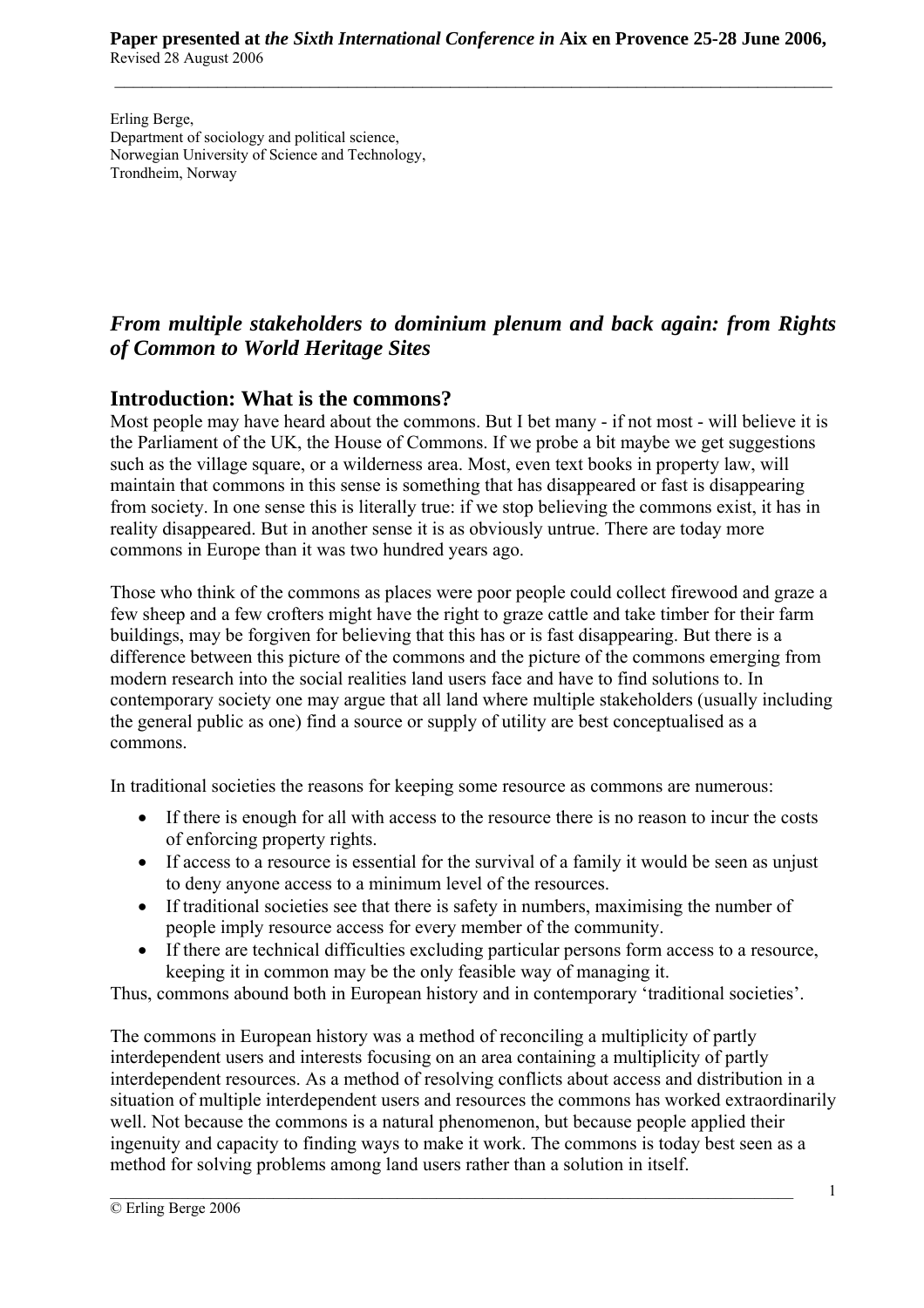#### **Contemporary commons and commons in history**

One rather unexpected revelations for me as I learned about land tenure in Malawi, was the realisation that the customary land tenure of Malawi was in many ways very similar to the customary land tenure of medieval and early modern Europe, or perhaps I should say England and Scandinavia, since those are the lands where I have some knowledge of land tenure history.

According to Berman (1983) modern approaches to rule-of-law originated first in the Vatican state to be followed in the tenth to eleventh century by the Duchy of Normandy, The Norman Kingdom of Sicily and a bit later in England as the ruling dynasty of Normandy relocated there. England's long history of rule-of-law and good historical records provides us a wealth of information on medieval and early modern legislation on land tenure issues.

The Norman conquest of England in 1066 renewed and entrenched the feudal manorial system of landholding. From prehistoric times the landholding was centred on a more or less selfsupporting village community. Their landholding was divided between the arable lands they were able to till and grow crops on, and the non-arable, the waste and woodlands where they found grazing, fodder and fuel<sup>1</sup>. The arable lands were in individual control during the growing season, but could be used for common grazing during the rest of the year (commonable lands). The resources of the non-arable lands were, probably, accessible for all the villagers as well as strangers that might have a need for something. But as population grew, the number of villages grew, and soon there appeared disputes about the details of use and access to the various resources.

This is in broad outline also the contemporary situation in Malawi. While the transfer of legislation from one country to another may do more harm than good, it may be instructive and provide ideas to study similar cases whether historical or contemporary.

In the present paper we shall give a brief outline of the development of land tenure legislation in England with a focus on the commons. Some speculations about the nature of this development and the reasons for the persistence of the commons will be presented. The removal of the commons was on the political agenda in England until 1876, and their demise and disappearance has been a common enough assumption all throughout the twentieth century. But 1876 also marks a turning point. The commons did not return in name. But much of the legal technology currently used to reconcile the multiplicity of interdependent interests in the diversity of interdependent resources originated in the commons.

In the development of property rights in Western Europe I will propose three broad phases:

- 1. Medieval land tenure before 1350
	- a. Transition to the next period 1350-1650
- 2. Early modern land tenure 1650-1850
	- a. Transition to the next period 1850-1930
- 3. Contemporary land tenure from 1930

<sup>&</sup>lt;sup>1</sup> As far as I can understand English language does not have a good word to distinguish between these two classes of land. In Scandinavian languages words similar to the Norwegian "innmark" (arable and meadow lands held in severalty) and "utmark" (untilled arable, wastes, woods and pastures held partly in severalty and partly in common or jointly) captures the distinction in usage and includes the connotation of differences in property rights. We shall here use arable to mean all land that currently is cultivated, fallow or allocated for future cultivation, and non-arable to denote the rest including pastures, forests, mountains, rivers, and small water bodies.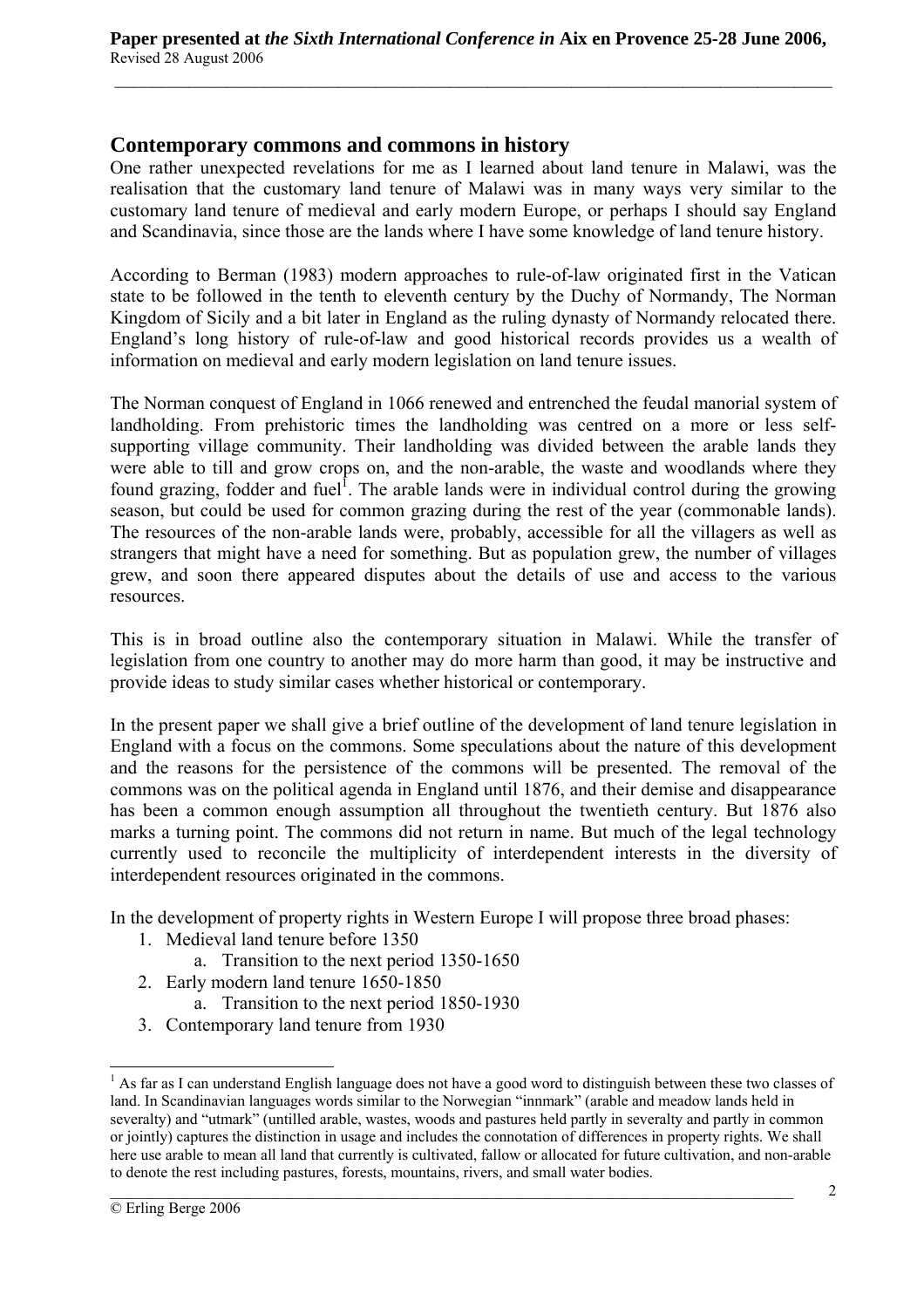#### **From pre-modern to contemporary property rights in land<sup>2</sup>**

Traditionally "commons" were seen as "uncultivated lands" or the "Lord's waste", but it was also town parks or village greens for the citizen's common usage.

In the medieval village most of the arable would be privately owned or controlled, while the nonarable often was publicly or collectively owned or controlled. However, moving from the village green to the midway point to the next village one would often find a graduated shift from clear and strong individual control of plots to open access. There would be grey areas where rights were contested and in the process of being redefined. One might for example find a perimeter band of non-arable land around the arable that was more individually than collectively controlled. But it was also the case that much of the arable was not completely individually controlled. Outside the growing season it could be used for pasture. The English open field system of agriculture is well studied. Usually it entailed both regular reallocation of fields and coordinated action in working on the land such as ploughing and harvesting.

In the feudal system of landholding all lands would vest in the lord of the manor and for those lands disputes about land use and use rights could be heard in the manorial court. In the nonarable lands the villagers would hold use rights protected by customary law. They could use the non-arable according to custom, but what was left (if anything) belonged to the lord of the manor. The lord's dissatisfaction with what was left appears to be the origin on the first statutes on the commons of 1236. Here the lord's right to enclose the part of the commons that the commoners did not need was confirmed ("right of approvement"). This was extended in the Commons Act of 1285. But the lord was obliged to leave sufficient pasture for the commoners use. If the commoners disagreed with the lord they could use a writ of assize of novel disseisin to try to recover their rights of common.

By the time of these first acts on the commons it was firmly established that the lord of the manor is the owner of the ground (or soil) of the non-arable. The commoners owned rights to specific resources such as pasture, fuel, building material, and fishing. The concern in the parliament was to make it possible for the lord to retain the residual of the specific resources. It was also firmly established that the commoners' rights in the non-arable had as good title as the lords. The link between ground ownership and the remainder of the rights of common was not stated explicitly but appears to be taken for granted. This link becomes important as it later is generalised to apply to all kinds of new resources or new ways of using existing resources or anything left over in an executed contract. The ground owner will in the future become the owner of the remainder, the unspecified residue after all specific resource quantities (including time limited leases) have been accounted for.

Between the  $13<sup>th</sup>$  and the  $19<sup>th</sup>$  century the enclosure movement grew. Major acts detailing how enclosure should be done were passed in 1773, 1801, 1833 and 1836. Their major concern was agricultural production<sup>3</sup>. However, most of the actual enclosures were particular projects paid for by private interests mandated by private and local "inclosure" acts. In the hundred years before 1836, some 4000 such inclosure acts were passed. The 1836 act was intended to do away with the delays and expenses of this procedure. It also expressly prohibited enclosure of the non-

<sup>&</sup>lt;sup>2</sup> Important sources for these observations are Pugh 1953, Halsbury's Statutes of England, Third Edition 1968, Neeson 1993, and Rackham 1989.

 $3$  The long title of the "Inclosure Act 1773" was "An Act for better Cultivation, Improvement, and Regulation of the Common Arable Fields, Wastes, and Commons of Pastures in this Kingdom".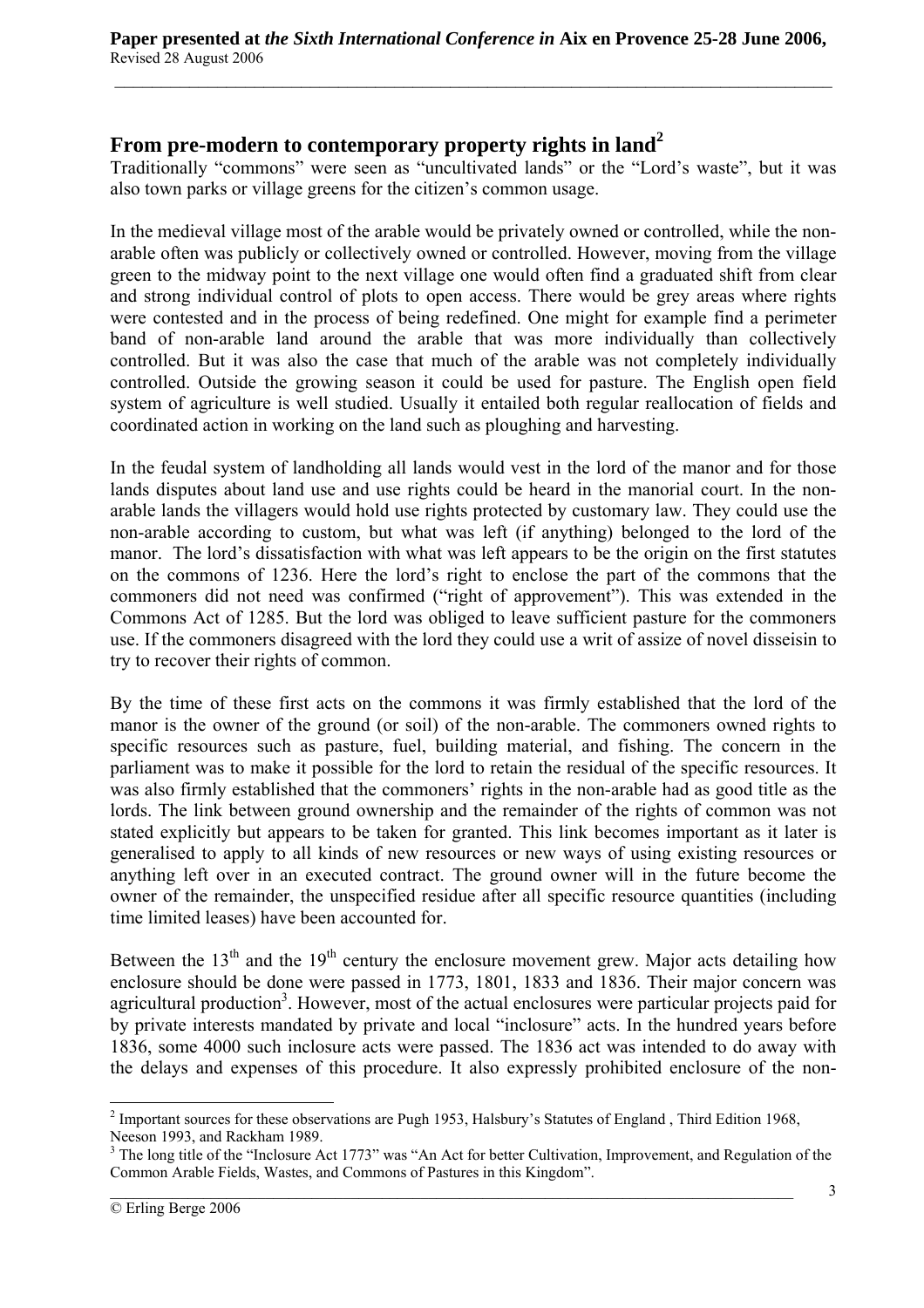arable lands (the waste). After 1845 nearly all important enclosures were mandated by the Inclosure Act 1845. The 1845 Act marks a shift in focus of the enclosures. Now the main interest is land consolidation in the arable lands, not privatisation of the non-arable lands<sup>4</sup>. And after 1868 there are no more acts on Inclosure. In 1876 the title of the new act was changed to the "Commons Act 1876".

#### **Box 1 The History of Hatfield Forest**

The complicated divisions of property rights is illustrated by Rackham(1989) in his investigation of the history of Hatfield Forest. Around 1550 the king gave all his interests in Hatfield Forest to Lord Rich. Part of the Forest was already owned by the Barrington family. In 1592 the Rich family sold their interests in it to the Morleys of Great Hallingbury. In Rackhams words:

> «The Forest had been the Crown's, and the manor someone else's, for much of the Middle Ages, and this had led to disputes; but the new separation was different. Lord Morley had bought not only the Forestal rights (by now reduced to little more than the rights to keep deer) but also the soil of the whole Forest and the trees in the western two thirds. Barrington already had the trees (but not the soil) of the north eastern third and the right to pasture animals throughout the Forest; he now bought the manorial jurisdiction over the whole Forest, including the right to hold courts and to fine offenders (including Lord Morley) against the by-laws. As lord of the manor he now had to deal, not with distant and complaisant Royal Forest authorities, but with a resident owner of the Forest eager to enforce his claims. There was plenty of room for the two lords to dispute which rights each had acquired, and for high-handed commoners to play off one lord against the other.» (p.97)

The separation of ground from the rest of the resources was clearly important. The one with title to the ground was the landowner. For a non-historian it is startling to observe that one could buy «the manorial jurisdiction over the whole Forest». But reading Bloch's (1940) account of the fragmentation of social power (military, political and economic) during the feudal ages one should not be surprised. Instead we here see one source of the local and regional variation of property rights: the local or manorial judicial powers to define and enforce rights and duties in relation to local resources.

The start of the enclosures in the  $13<sup>th</sup>$ century may have been driven by the rather practical considerations of the lord. How could he assure that he got a maximum out of his waste with a minimum of manpower? It gained momentum by the introduction of large scale commercial sheep farming in the  $14<sup>th</sup>$  century. During the centuries the process got its ideological interpretation. The privatisation of the commons, the enclosure of lands belonging to one individual became the explanation for economic progress. The hero of England's agricultural revolution was without doubt the "improving landlord". The ideas about the important and beneficial consequences of private individual land ownership were probably fuelled by the discoveries and reinterpretations of Roman law. The dominium plenum, theory of ownership became the politically correct view of

the liberal political movement. And by the time of Adam Smith's the Wealth of Nations in 1776 this view apparently had taken on a life of its own with consequences for how property rights

 $\mathcal{L}_\mathcal{L} = \{ \mathcal{L}_\mathcal{L} = \{ \mathcal{L}_\mathcal{L} = \{ \mathcal{L}_\mathcal{L} = \{ \mathcal{L}_\mathcal{L} = \{ \mathcal{L}_\mathcal{L} = \{ \mathcal{L}_\mathcal{L} = \{ \mathcal{L}_\mathcal{L} = \{ \mathcal{L}_\mathcal{L} = \{ \mathcal{L}_\mathcal{L} = \{ \mathcal{L}_\mathcal{L} = \{ \mathcal{L}_\mathcal{L} = \{ \mathcal{L}_\mathcal{L} = \{ \mathcal{L}_\mathcal{L} = \{ \mathcal{L}_\mathcal{$ 

<sup>&</sup>lt;sup>4</sup> The long title of the "Inclosure Act 1845" was "An Act to facilitate the Inclosure and Improvement of Commons and Lands held in common, the Exchange of Lands, and the Division of intermixed Lands; to provide Remedies for defective or incomplete Executions, and for the Non-execution, of the Powers of general and local Inclosure Acts; and to provide for the revival of such Powers in certain Cases."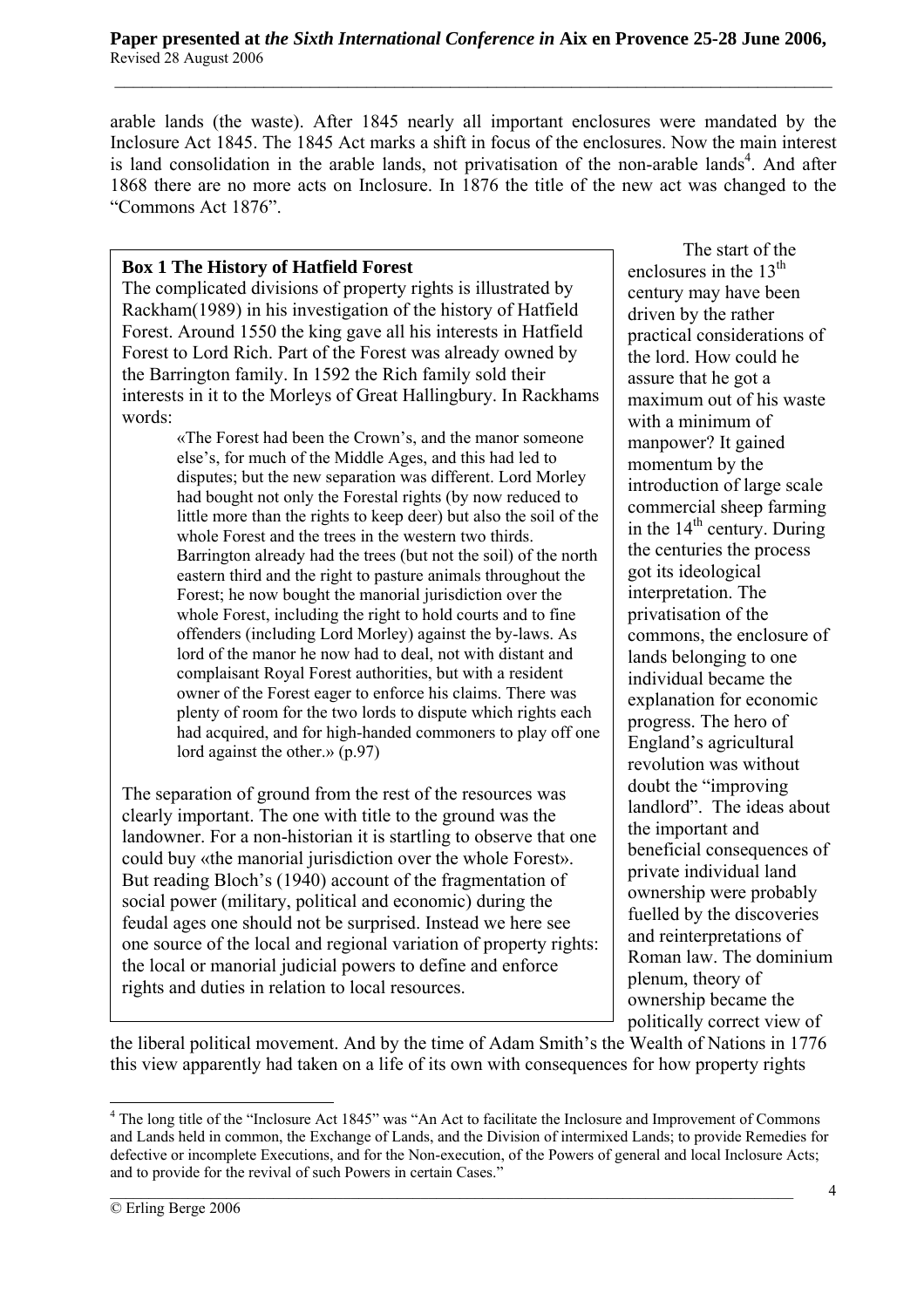came to be seen in later centuries. The knowledge of and the techniques to handle the complicated interrelationships of people, resources and land stayed within the legal system. But outside in the emerging new discipline of economics the dominium plenum doctrine took root. Other systems of ownership faded out of view.

By the time of the Commons Act 1876, one hundred years after The Wealth of Nations, the force of the enclosure drive was spent. New concerns were on the rise and had by now become prominent. In the Inclosure Act 1845 the urban concerns with access for the public to common lands appear for the first time as a minor interest. In 1866 the first Metropolitan Commons Act was passed. In 1863 we get a "Town Gardens Protection Act", in 1872 a "Parks Regulation Act", in 1906 and Act on Open Spaces, in 1938 an Act on the "Green Belt" of London, and in 1949 the Act on "National Parks and Access to the Countryside". The interests of the urban populations had become a major concern. Regulations to promote the preservation and management of the remaining commons were just a minor part of this.

Historical studies from the  $18<sup>th</sup>$  and  $19<sup>th</sup>$  centuries show a widening gap between the ideological beliefs about the many individual and social benefits of enclosed private property and the facts on the ground. The purported gains from entrepreneurial innovation and rational agricultural activity were not as great as claimed and the performance of the purported conservative low productive activity of the commoners were not obviously inferior.

The privatisation and individualisation of the landscape had by the end of the  $19<sup>th</sup>$  century basically come to a halt. The complexity of medieval land tenure had in one sense been drastically reduced. In the Law of Property Act 1925 the number of tenure types could be reduced to two: freehold or leasehold. But enough of the old commons remained to preserve the knowledge of how to use resources in a system of interdependent interests and activities.

This knowledge was not directly recognized as relevant for the new urban interest in access to the rural landscape, but the legal technology developed to disentangle the many and varied interests in the medieval agricultural system was ready at hand. After the National Trust for Places of Historical Interest or Natural Beauty, incorporated in 1894, ran into trouble this knowledge could be put to good use. Their problems arose because they did not have any powers to regulate the use of the properties they had acquired for the benefit of the general public. In a 1907 Act the National Trust was reorganised and given the necessary powers to fulfil its stated purpose. This act was extended several times until 1953. Today the National Trust is one of England's largest land owners. The public (the commoners as it might have been called in earlier times) have well regulated access and can enjoy the amenities.

The activities of the National Trust are based on property rights to the lands and buildings they want the public to have access to. But this is hardly sufficient. Also privately owned lands outside the metropolitan areas were of interest to the general public. In 1949 the Act on "National Parks and Access to the Countryside" took steps towards securing access to waste lands whether held as commons or in severalty.

We see on the one hand that new interests in the uses of the land appear and get legal confirmation. The "improving landlord" managing his land in dominium plenum has to deal with the interests of the urban public. On the other hand we see that the ideological hegemony of the private individual landowner managing his lands in dominium plenum becomes entrenched in the new academic discipline of economics. The virtual disappearance of property rights from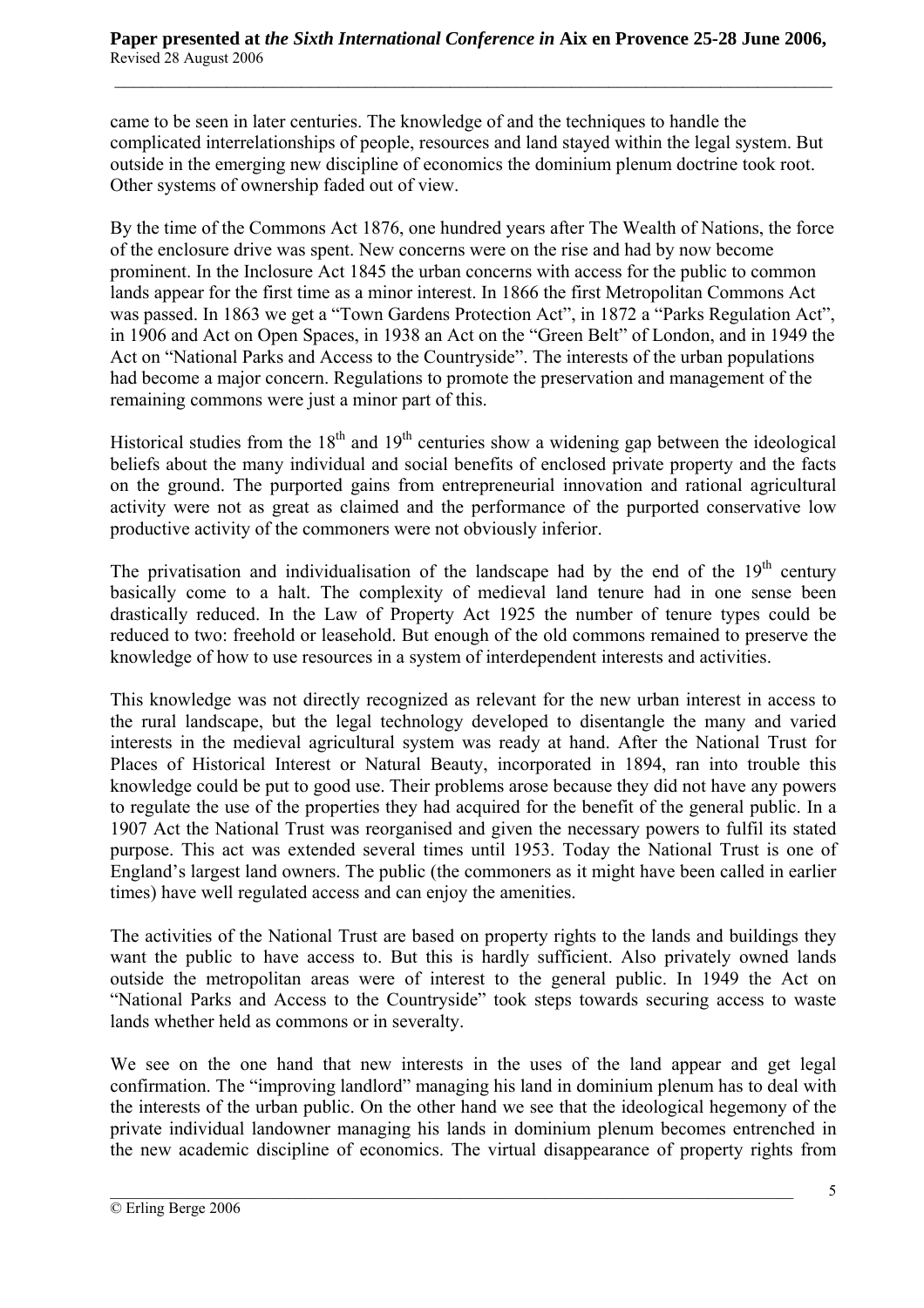sociology after the first world is symptomatic. Property rights were seen as fixed and immutable. Only in the 1970s and 80s in the emerging field of institutional economics, economic sociology and political economy do property rights reappear as a variable of interest for the planning of welfare and economic development.

Medieval land tenure is characterised by the distribution of use rights and procedures for decision making in connection with uses and conflicts about use rights, rents and taxes. The decline of the traditional commons started with the introduction of large scale sheep farming on the manors of England and ended as seen above some time between 1845 and 1876. By the time of Lock, Hobbes, Grotius, and Pufendorf the beneficial consequences of entrepreneur landlords owning the ground and everything that was attached to it, flowed over it, or lay beneath its surface had become self-evident, to be taken for granted. The dominium plenum became the hegemonic definition of property rights.

By the 1870s most of the traditional commons were gone, only commons of grazing remained here and there. The act from 1876 switched from being concerned about easing enclosure to being concerned about maintaining and regulating the use of the few remaining commons.

The reduction of or disappearance of the medieval commons should not be lamented per se. What I think is less fortunate is that by forgetting about the old commons we forgot about the reasons for developing this amazing legal technology in the first place. The many enclosures may have simplified the landscape and disentangled the interdependence of interests and resources. But the simple landscape of dominium plenum did not last. Even before the turning point around 1850 large groups of people with stakes in the landscape appeared on the political scene and demanded their share of the goods. The enclosures had not managed to disentangle forever the multiplicity of partly interdependent users and partly interdependent resources. By the 1920s a new course in land use regulations pointed to the contemporary system of tenure.

Since the 1920se the drivers of change have been the advent of new concerns rooted in the interests of urban populations for access to nature and the protection of biodiversity, and the public health concerns about pollution and environmental degradation.

The commons have reappeared but with new names. Today they are the lands of the National Trust, and the National Parks. They are seen in the parks in the cities and the green belts around them. They are admired as world heritage sites.

Property rights have to be renegotiated continuously as society and culture change. In doing so the level of specification of rights tends to grow. The greater specification allows problems to be solved. The solutions to old problems fade into the taken for granted and new problems take centre stage. The dominium plenum solution to internalising the externalities could not accommodate the more complex world of modern democracies.

# **Theoretical perspectives on systems of property rights**

In the culture of western democracies there is a tendency to think of property rights in absolute terms. Ideas about property rights are based on experiences with our everyday personal belongings (Snare 1972). Transferring such beliefs into public discourse gives the view that only dominium plenum is real property rights. Only if one decision maker holds all that is attached to the ground, flows over the ground or lies below the ground, and is awarded all the rights and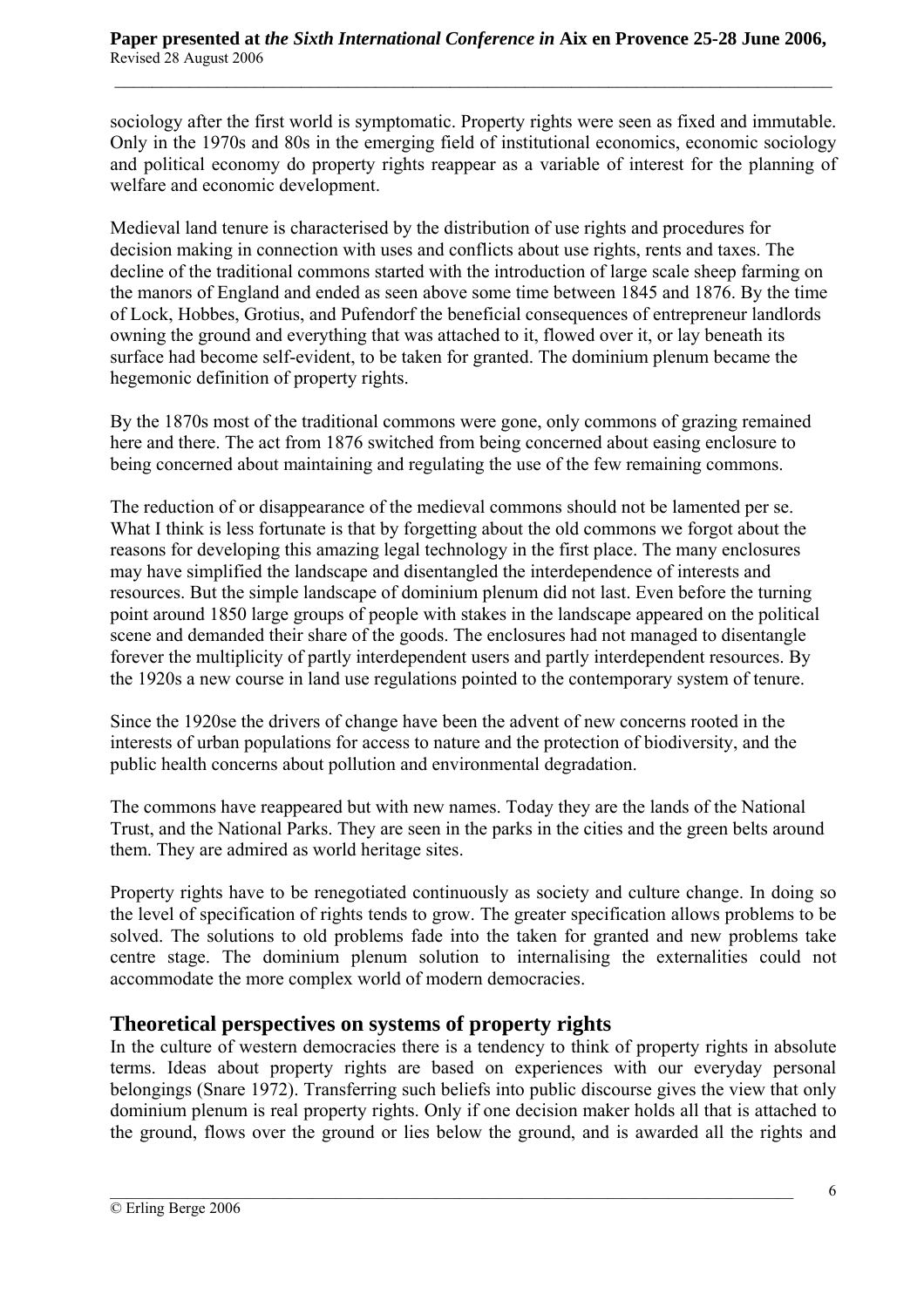liberties of enjoyment and devolution will there be real property rights. Thus only a few societies enjoy real property rights and only a few rights are seen as property rights.

An alternative view is based on the assumption that all societies have rights we should recognize as property rights. In any society there are the rights that enjoy the maximum protection the society can afford (Godelier 1984). These rights typically comprise the resources necessary for life and survival of a family. Such rights should be called property rights.

The belief that property rights are fixed and immutable is part of their magic. It makes us feel secure in something and gives us freedom to act. In a historical perspective, though, property rights change with political and cultural processes. In order to understand their development we needs concept from outside of law.

If property rights are the rights defining the legitimate appropriation of a stream of goods, we are led to ask:

- Who are the actors entitled to appropriate?
- What are the goods the actors appropriate?
- How do the actors go about appropriating?
- What are the actors allowed to do with the goods appropriated?

A first approximation to the question of "who", is the distinction between individuals, collectives, and the state. This distinction is behind the classification of property rights into private, common, and state property rights regimes which further have been associated with private goods, common pool goods and public goods.

Studies of property rights often emphasise their embeddedness in a political system and emergence from a political process (Brouwer 1995a, Sened 1997, Hann 1998). Thus the definition of property rights as being of the private, commons or state type is an interesting fact in itself, and should be expected to vary among societies. It is usually taken for granted that private property rights include all the claim-rights, privileges, powers and immunities<sup>5</sup> recognized by (mature) legal systems (Honoreé 1961). However, the discussion of private property rights is usually focusing on the right of exclusion which is presumed closely tied to the right of alienation either in bequeathing or in trade. Without the right of alienation and exclusion the bundle of rights seem to be theoretically uninteresting for the (private) property rights paradigm<sup>6</sup>. However, a right, even if it is inalienable and only partly or conditionally excludable,

Immunity no-powers liabilities.

 $6$  The focus on alienation can probably be explained by the «Coase Theorem» (Coase 1960) stating that in a neoclassical economy «free» trade in assets will always lead to an optimal resource utilisation. Hence, assignment of

 $\mathcal{L}_\mathcal{L} = \{ \mathcal{L}_\mathcal{L} = \{ \mathcal{L}_\mathcal{L} = \{ \mathcal{L}_\mathcal{L} = \{ \mathcal{L}_\mathcal{L} = \{ \mathcal{L}_\mathcal{L} = \{ \mathcal{L}_\mathcal{L} = \{ \mathcal{L}_\mathcal{L} = \{ \mathcal{L}_\mathcal{L} = \{ \mathcal{L}_\mathcal{L} = \{ \mathcal{L}_\mathcal{L} = \{ \mathcal{L}_\mathcal{L} = \{ \mathcal{L}_\mathcal{L} = \{ \mathcal{L}_\mathcal{L} = \{ \mathcal{L}_\mathcal{$ 

RELATION OWNER NON-OWNER ITS NEGATION Use aspects claim-rights duties no-rights no-rights Privilege no rights duties Exchange aspects Powers liabilities no-powers

**<sup>5</sup>** Hohfeld's (1917, 1917) conception of legal relations applied to the relation between owner and non-owner in relation to an object also contains the negation of this relation as seen from the owner's position:

Commons (1924) takes the discussion further. He clarifies the meaning of the categories outside the strict legal context as well as the distinction between the directly interested parties (owner/ non-owner) and the «uninterested» third party (such as the «public interest») to which Hohfelds «jural opposite» (negation) relationship applies if interpreted in the meaning of a limit on the owner/ non-owner relation.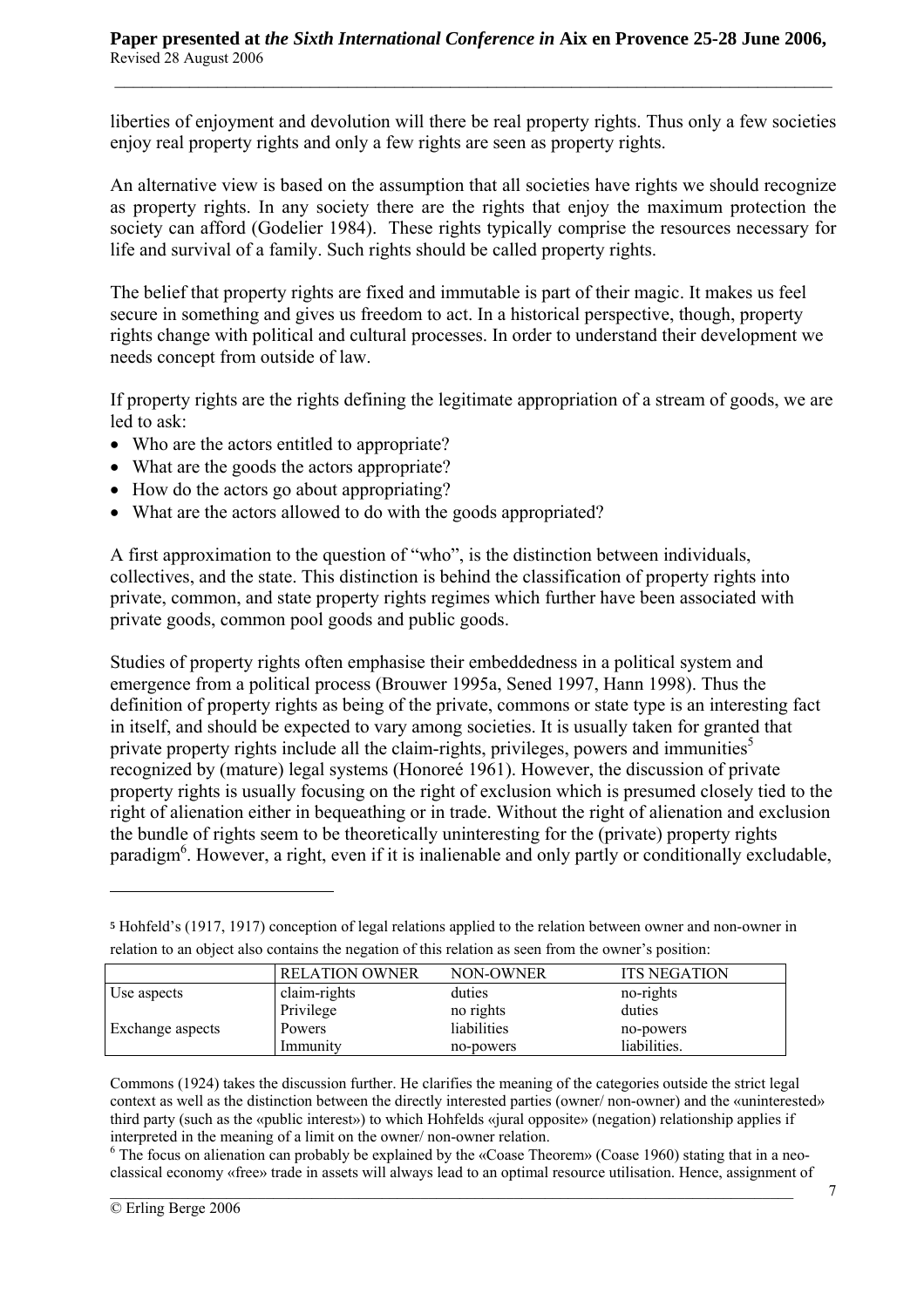may give rise to a valuable stream of goods, some of which may be alienable. And in between the alienable and inalienable there are all the possible variations of the conditionally alienable. These rights can be as private as any completely alienable and excludable good<sup>7</sup>. The problem is not alienation or not, but monitoring and enforcement of whatever rights there are.

In discussing state property rights it is focused on their public character. They are by some seen as being held in trust for the people and should be managed by the wise and well intentioned state bureaucrats for the greatest good of the greatest number of people. By others it is focused on the inherent difficulties in designing rules to do this even in the best of circumstances, and the many examples of states with corrupt servants making state property into something best described as open access or even the bureaucrat's own private property should warn us against assuming a priori a benevolent state.

In between the discussion of private and public property, the common property rights are by some seen as the ideal combination of private and state aspects of property, and by others as getting the worst of both. It is well within the probable that all arguments about the virtues and shortcomings of common property may be true in some specific context and with some specific combination of rights and duties as defined by some specific political system. It is impossible that all arguments can be true in general.

## **Bundles of rights**

Rights seldom come one by one. Usually they are defined generally and will be thought of as bundles in the sense that the general description of them will allow for some kind of specification into «elementary» rights. The rules of specification, however, may vary. This leads to a conception of different bundles of rights.

The rights and duties of an owner of some particular resource are defined in several ways:

- customary behaviour towards the resource as defined by the local culture
- legislation defining the rights and duties of a holder of the particular resource
- public legislation on environmental protection and resource management
- ideas of equity in dealing with competing interests in the resource

Rights are often defined in an inclusive hierarchy where each category implies the rights in lower level categories (Schlager and Ostrom 1992):

- 1. Alienation
- 2. Exclusion
- 3. Management
- 4. Subtraction
- 5. Access

Rights of alienation imply rights of management and exclusion. Rights of management imply rights of exclusion, access and subtraction, and rights of exclusion imply rights of management,

<sup>7</sup> McKean (1998) points to the problems flowing from our use of «private» both for a type of good, a type of actor, and a bundle of property rights. We lack a precise technical language for the discussion of property rights and institutions. Buck (1998:2-5) demonstrates how technical terms in law and political science can convey different meanings.

 $\overline{a}$ property rights does not matter for efficient outcomes, while any restriction on trade will be detrimental to it. However, Coase, unlike most of his readers, recognized the limitations of this theorem. The assumptions require that all actors are rational and possess complete information about all other actor's preferences and strategies, and that transaction costs are zero. Recognizing this, the conclusion is that politics, institutions and distribution of rights *do* matter. The detrimental impact of restrictions on alienation is far from obvious.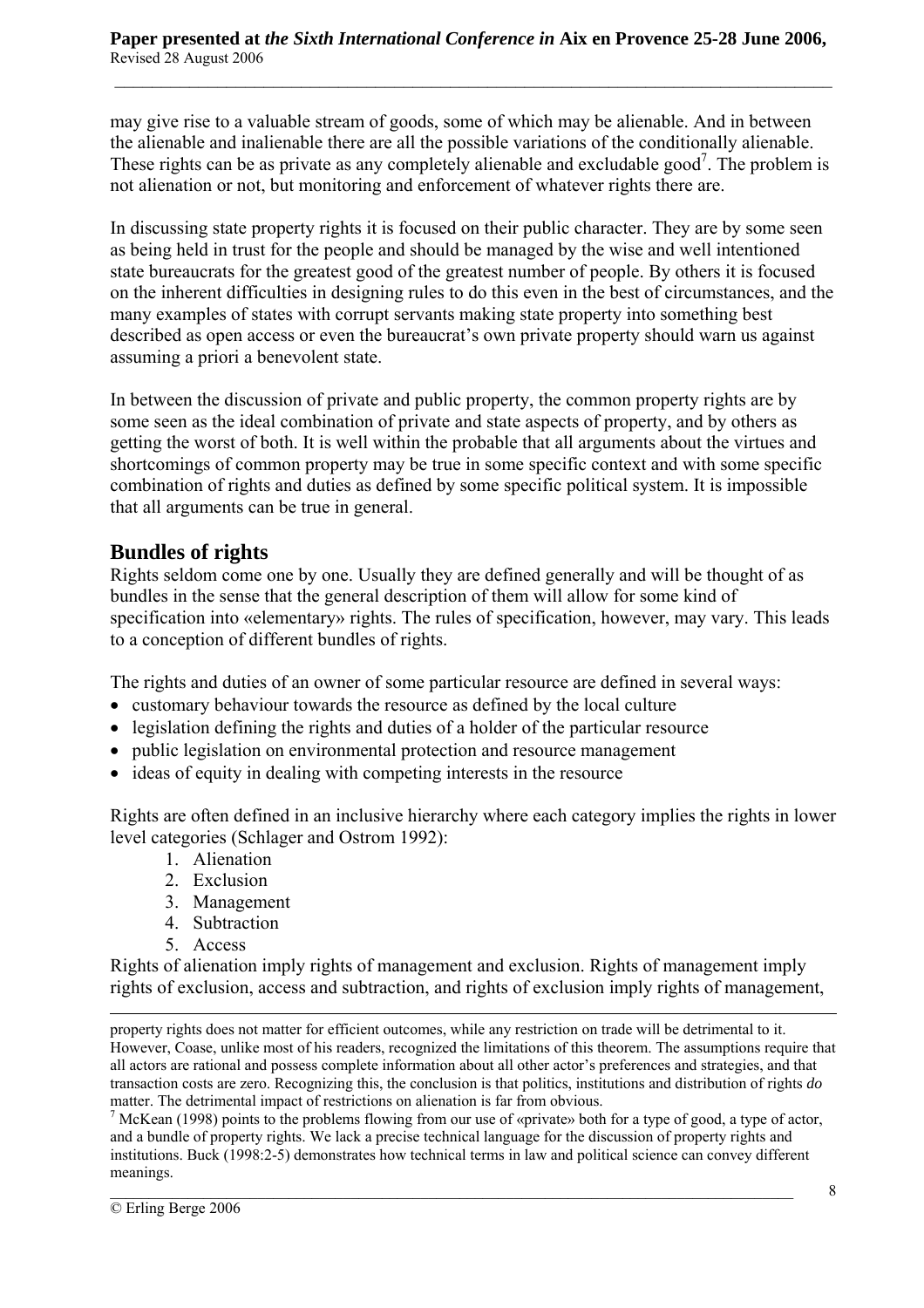subtraction and access. Theoretically the five rights can be combined into five packages containing more and more extensive rights. They are often seen to correspond to some particular role in the social system managing a resource (Table 1). The definition of «owner» in table 1 corresponds to the view holding that only right of alienation and exclusion will constitute «real» private property. Is this in fact the preferred way for legal systems to define owners? To what extent does the law prohibit, allow or proscribe some way of breaking up this hierarchy?

The bundles of rights defined by table 1 can be said to represent an action or production oriented specification of rights. It emphasises what an appropriator may legitimately do with whatever is owned.

| <b>Table 1</b> |                                                                                |
|----------------|--------------------------------------------------------------------------------|
|                | Bundles of rights associated with positions in the resource management system. |

|             | Owner       | Proprietor  | Claimant  | Authorised | Unauthorised |
|-------------|-------------|-------------|-----------|------------|--------------|
|             |             |             |           | user       | user         |
| Alienation  | A           |             |           |            |              |
| Exclusion   | $X_2$       | $X_2$       |           |            |              |
| Management  | $X_3$       | $X_3$       | $X_3$     |            |              |
| Subtraction | $\Lambda$ 4 | Ä4          | $\rm X_4$ | $\rm X_4$  |              |
| Access      | Λs          | $\Lambda$ 5 | $X_5$     | $X_5$      | $X_5$        |

Source: Schlager & Ostrom 1992

This is in many ways a cross-cultural standard of property rights. Its general applicability may be observed in customary law societies in Sub-Saharan Africa by substituting alienation with devolution. In societies with abundant virgin land like most of Sub-Saharan Africa well into the  $20<sup>th</sup>$  century, there is no incentive for developing a market in land. Still, people in these societies are as interested in devolving land on chosen successors as anywhere. And the right of devolution will imply rights of exclusion, management, subtraction and access. For most purposes it seems reasonable to talk of owners also in cases where alienation is restricted to devolution to customary successors.

In the Roman law tradition this production oriented concept of ownership came to be applied to the ideal typical situation where all valuable resources within some geographical boundaries are held by the same actor. Then it was dominium plenum.

But this is not the only approach to specification of rights relevant for resource management. If we take the standard ownership position as given, one may further think of (at least) two other ways of specification of rights to resources. One is the specification of rights developed in the trust institution<sup>8</sup>. If the hierarchical specification in table 1 is called action oriented, the trust specification can be called utility oriented in the sense that its origin was the problem of securing the long term utility of some resource for a specified group of persons.

#### **Trust ownership**

Macfarlane (1998:112), citing Stein and Shand 1974, sees the English common law tradition of treating bundles of rights rather than the total dominion of the thing (as in the Roman law

 $\mathcal{L}_\mathcal{L} = \{ \mathcal{L}_\mathcal{L} = \{ \mathcal{L}_\mathcal{L} = \{ \mathcal{L}_\mathcal{L} = \{ \mathcal{L}_\mathcal{L} = \{ \mathcal{L}_\mathcal{L} = \{ \mathcal{L}_\mathcal{L} = \{ \mathcal{L}_\mathcal{L} = \{ \mathcal{L}_\mathcal{L} = \{ \mathcal{L}_\mathcal{L} = \{ \mathcal{L}_\mathcal{L} = \{ \mathcal{L}_\mathcal{L} = \{ \mathcal{L}_\mathcal{L} = \{ \mathcal{L}_\mathcal{L} = \{ \mathcal{L}_\mathcal{$ <sup>8</sup> Another has elsewhere been called "viability bundles" and is in essence the medieval or pre-modern pattern of combining resources to estates, see Berge 2002.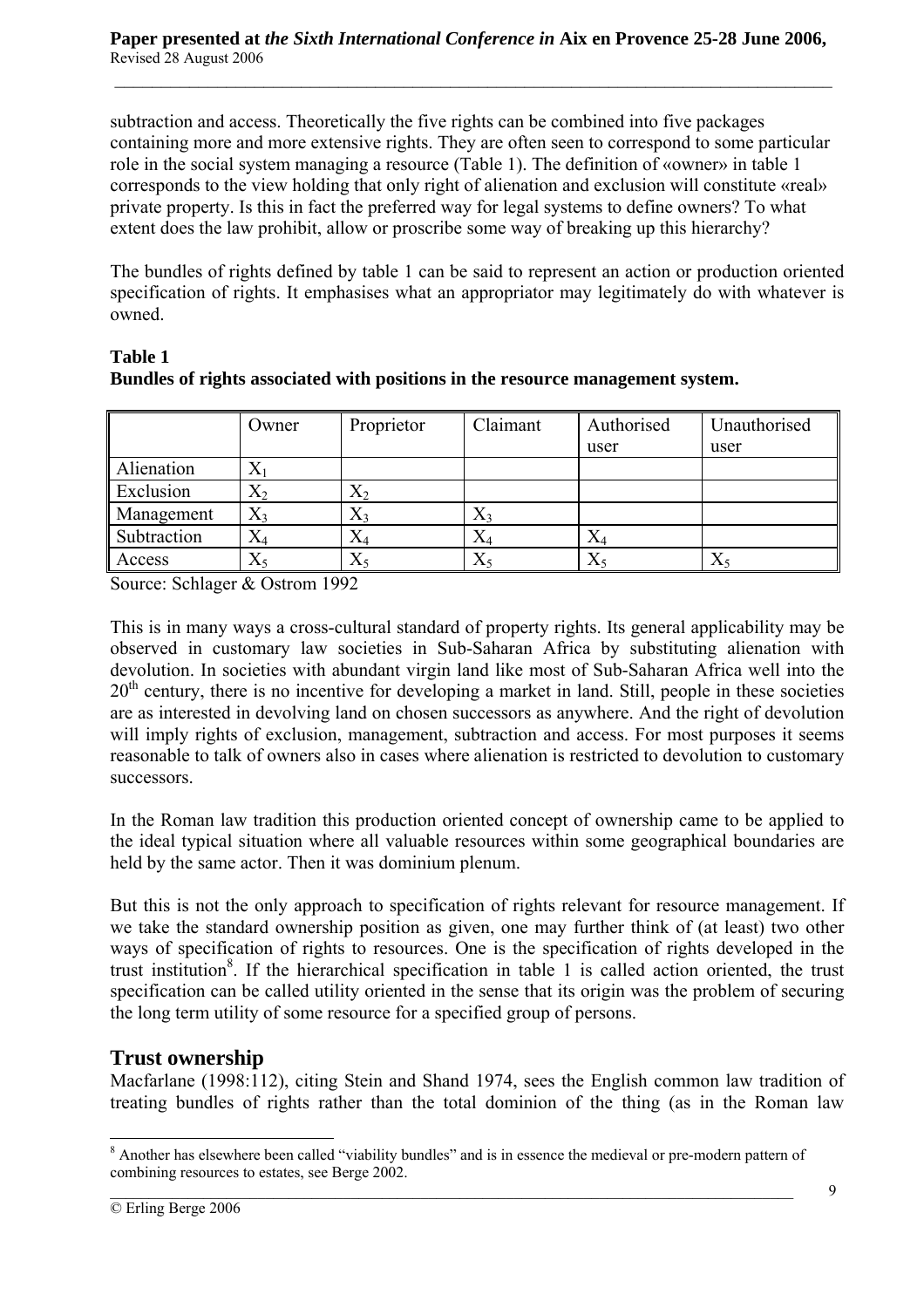tradition) as being more open to the developments of new rights necessary for capitalist development. The most sophisticated expression of this may be the trust institution. The trust institution developed in English jurisprudence out of the medieval customary law as amended by case law and common law<sup>9</sup>. The trust institution allows separation of legal, managerial and beneficial ownership rights in a way different from what is stipulated in table 1. In a trust the owner according to law and equity has a package of rights put together differently from the hierarchical system of table 1 (see table 2). For land trusts the owner, called trustee, will usually only have the power to alienate the land and enough of the other rights to exercise the right of alienation in conformity with the trust put in him or her. The beneficiary of the trust will retain the rest of the rights and duties. But rights of management may be delegated to some professional while the beneficiary has access and withdrawal rights to the net utility of the property: the net stream of income and other goods it generates. Then the rest of the rights of exclusion, management, subtraction and access are shared according to what needs the manager has and to the benefit of «cestui-que-trust»<sup>10</sup>. The approach to defining the central role of the beneficiary may be called consumer oriented. The other bundles of rights in the system are put together as complements to the rights of the beneficiary.

|             | Trustee         | Cestui que trust<br>(beneficial use) | Manager<br>(managerial use) | Ordinary owner<br>(Table 1)  |
|-------------|-----------------|--------------------------------------|-----------------------------|------------------------------|
| Alienation  | $X_1$           |                                      |                             | $X_1$                        |
| Exclusion   | $\Delta X_{21}$ | $\Delta\rm{X}_{22}$                  | $\Delta X_{23}$             | $\Sigma \Delta X_{2i} = X_2$ |
| Management  | $\Delta X_{31}$ | $\Delta X_{32}$                      | $\Delta X_{33}$             | $\Sigma \Delta X_{3i} = X_3$ |
| Subtraction | $\Delta X_{41}$ | $\Delta X_{42}$                      | $\Delta X_{43}$             | $\Sigma \Delta X_{4i} = X_4$ |
| Access      | $\Delta X_{51}$ | $\Delta X_{52}$                      | $\Delta X_{53}$             | $\Sigma \Delta X_{5i} = X_5$ |

**Table 2 Complementary bundles of rights as defined by the trust institution.**

The flexibility of this system and its ability to address new concerns also in resource management is evident in the development of public trusts such as «The National Trust for Places of Historical Interest and National Beauty». In Canada the trust institution is used as baseline for developing new forms of forest management in something they call an «eco-forestry land stewardship trust model» (Banighen 1997). By the 1990ies land trusts or environmental trusts had become a standard technique to create and manage environmental easements. It is a private law rather than public law alternative to environmental regulations. In states where the diversity of resources, environmental conditions, and interests makes it difficult to promulgate comprehensive public regulations, this may be a more productive way of organising the commons.

Besides the trust institution two other features of English law are important to understand for the modern regulation of the non-arable lands: the courts of equity, without which the trust institution could not have been developed, and the strong tradition for developing customary law into common law. Neeson's (1993) account of how the manorial courts were used to regulate and enforce usage of property rights gives a fascinating testimony to the versatility of the customary law tradition. It created variety and tailored usage to local conditions. Berman (1983:325) observes that in the medieval society «.., lawmaking itself was regarded as a process

 $\overline{a}$ <sup>9</sup> Its origin is traced to the effort by the more wealthy to evade the statute of uses from 1536 (Simpson 1986: 199) <sup>10</sup> For technical terms it is referred to Black's Law Dictionary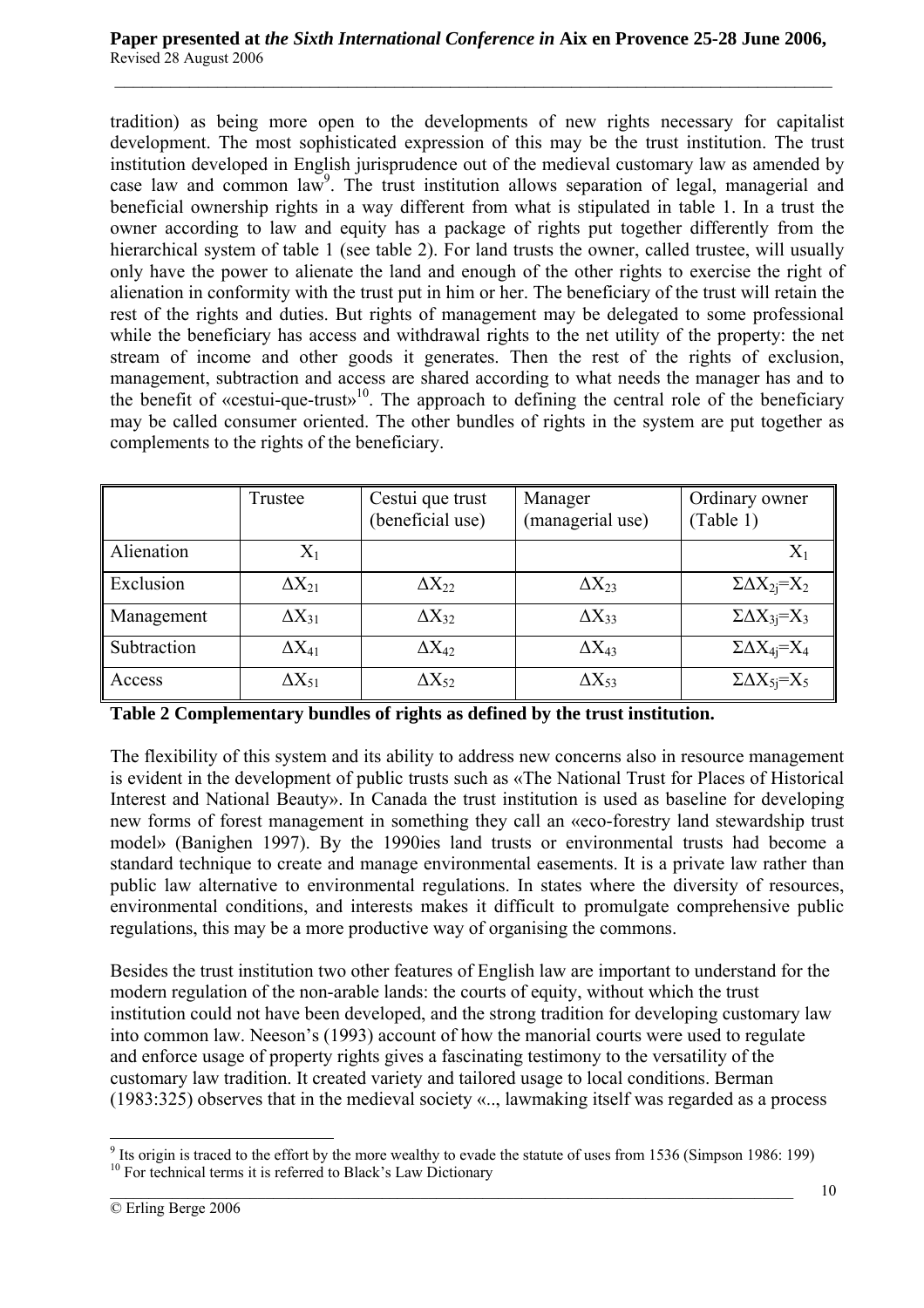of deliberation and discovery. Laws were considered to be either true or false, either just or unjust, and therefore the making and administering of them were not sharply distinguished from their application in case of dispute.» The common law approach to legislation is a continuation of this tradition.

## **The Dominium Plenum model of landholding**

Legal development inspired by Roman law's dominium plenum in its Justinian interpretation seems to end up with a landholding system where ownership of the ground automatically implies ownership of all resources attached to the ground unless otherwise specified in contracts between the owner and some tenant. And the ownership position is assumed to have all the rights and duties as specified in the full hierarchical management bundle of rights. The unity of landholding and resources and the full power of actions associated with it give a simple and powerful action model for the independent and self-sufficient individual and citizen. This action model is also taken for granted in the definition of ownership and property in most public discussions. The dominium plenum model is the hegemonic ideology of property rights.

Students of modern society often note a trend they call individualisation. Individual land ownership is part of this. Around the world there is in general a strong tendency to organise ownership of land according to the dominium plenum model. In developing countries, one after another they try to implement land reform programmes comprising enclosure of commons and individualisation of titles. One after another they fail. The outcome does not work as expected. The continued use of the dominium plenum model of land holding both nourishes and is strengthened by the cultural and academic strength of it. But the failures of the application of the model suggests something vital is missing. The conclusion here is that knowledge and understanding of earlier systems of land holding are the vital missing links in the design of land reform programmes.

To some extent one may say that historical developments progresses from the common law paradigm to the private property paradigm to contemporary society with its public regulations paradigm. But in saying this we must keep in mind that the approaches do not displace each other. The old ones do not disappear, but adapts to and informs the evolution of new paradigms.

Great efforts were and still are expended on enclosure processes to take apart the bundle of older rights and put together a new one where ownership of the ground goes together with ownership of all that is attached to or flows over the ground. In this historical process it is rather striking that just as the tide turned on the enclosure movement in England one may observe a kind of resurgence of commons in many European countries. In 1857 the last enactments on «Forest» enclosure occurred in England. The same year Norway enacted new types of commons as well as reaffirmed the old commons. A few years later Sweden and Finland were creating new forest commons. In 1976 Portugal made an effort to recreate the old village commons called baldios (Brouwer 1995a and b).

Even if England did not try to recreate any of their old commons, they could, with the legal techniques developed, create something new, the public trust, owning and managing land, not exactly in common or jointly, but at least for the benefit of the new urban commoners. England also has moved beyond this total «unity» of rights by applying the trust institution to the management of land according to new concerns about cultural landscapes and the sustainability of ecosystems.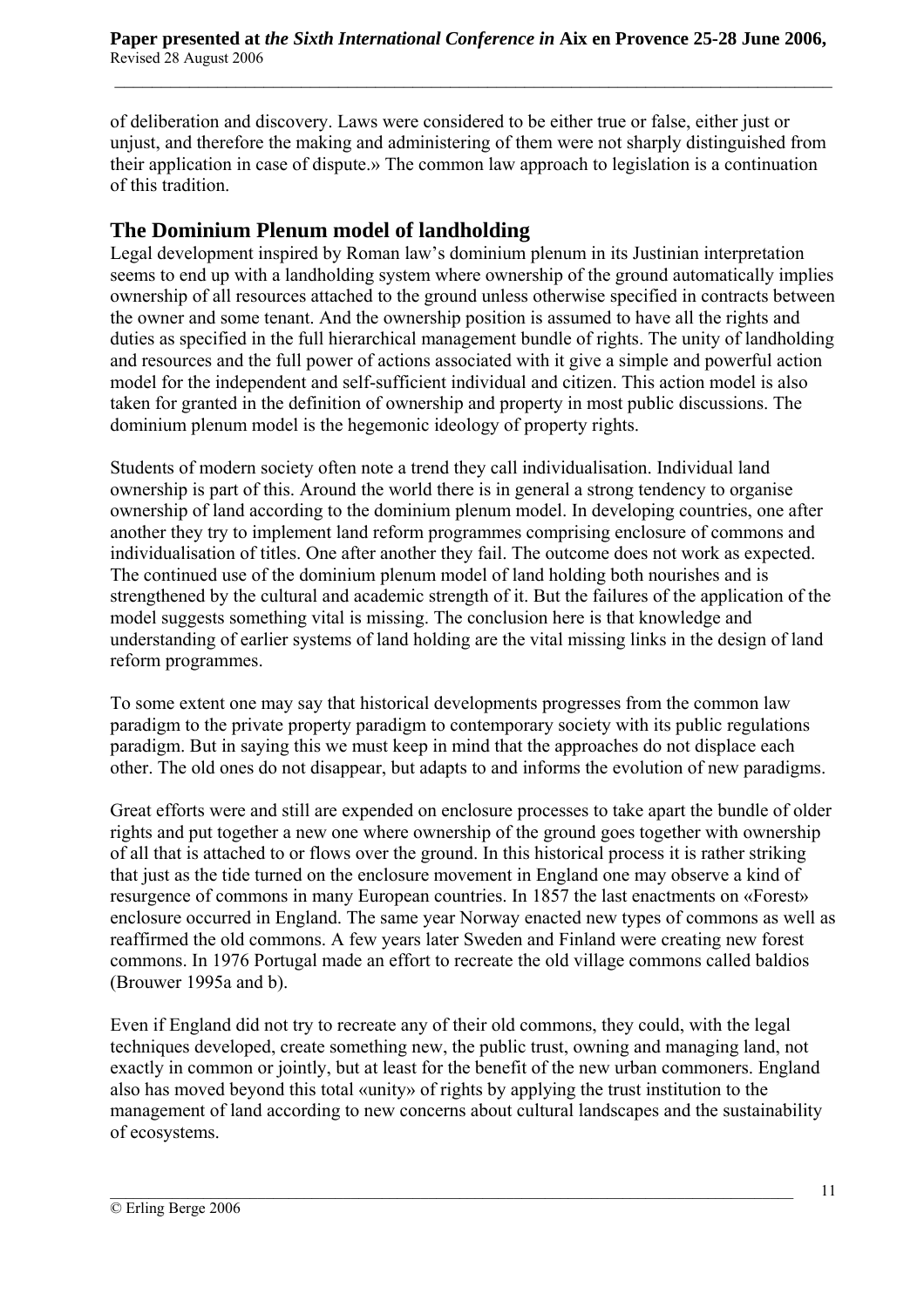It has been focused on the «trust» model of landholding. This model has proved very versatile in its adaptations from, on the one hand, the capitalist concerns about organising resource ownership and distributing rents, to, on the other hand, collective action based on public concerns about cultural heritage or protection of nature. But the model is difficult to apply outside the historical context where it was developed. Other countries need other solutions. The usual approach is public regulation for the preservation and enhancement of environmental services and goods.

#### **Dominium plenum and public regulations of the environment**

The old commons of North-Western Europe, whether conceived of as lands or rights, are remnants of the pre-medieval land use system where significant use rights were held jointly by the local population and managed by their customs. Access to and use of the commons were significant additions to the outcome of severally held lands, often yielding goods it would be difficult or unprofitable to provide on individually held lands. The landscapes that grew out of this system by way of privatisation, particular usages, and diversification of control are today highly valued and considered both precarious and in need of protection. Today one can see the old commons as highly sophisticated forms of property rights with a social and political dynamic very different from what we might call ordinary individual private property.

Previously it was taken for granted that many special interest groups had to co-exist within the same landscape. In the dominium plenum approach this was seen as problematic and one interest group, the ground owner, gained ascendancy. But new interest groups kept being formed.

If we take for granted that every interest group wants its special interests safeguarded, we see that those that grew out of the old commons and their resources, the owners of the ground, found protection in property rights. The urban interests concerned with the new resources have had to turn to the state to get regulations protecting their interests. The remarkable thing is that they often have gotten, at least partly such special regulations without much consideration of the possible interactions and interdependencies there might be among the various resources of the regulated area.

In Europe a situation with multiple stakeholders within a common area have since medieval times and until the dominium plenum tradition of property rights became dominant been handled as if the person or group of persons with the highest interest in a particular resource had been awarded property rights to it, and access to legal remedies to sort out the points of conflict with other groups. The fact that different resources within an area had different owners, sometimes with conflicting interests, required a common organisation. The feudal system gave the territorial aspect an advantage that translated into ownership of the ground in the early modern state. The advantage of the ownership of the ground was extended to its ultimate end in the privatisation of the commons, the enclosure. Unifying the property rights to the resources within fixed boundaries internalised many conflicts leaving only the externalities suffered by neighbours and the questions of justice in relations to those excluded from the land.

But the simple situation (the "fee simple") was of course too good to last. New problems appeared as new, environmental goods and services were 'discovered'. Instead of the multiplicity of property rights relations of the old commons, a separate sphere of environmental regulations was created, either ignoring old property rights or consciously overruling them. Today the fight is about the relative standing of the different regulations. Which bureaucracy is best able to promote its interests?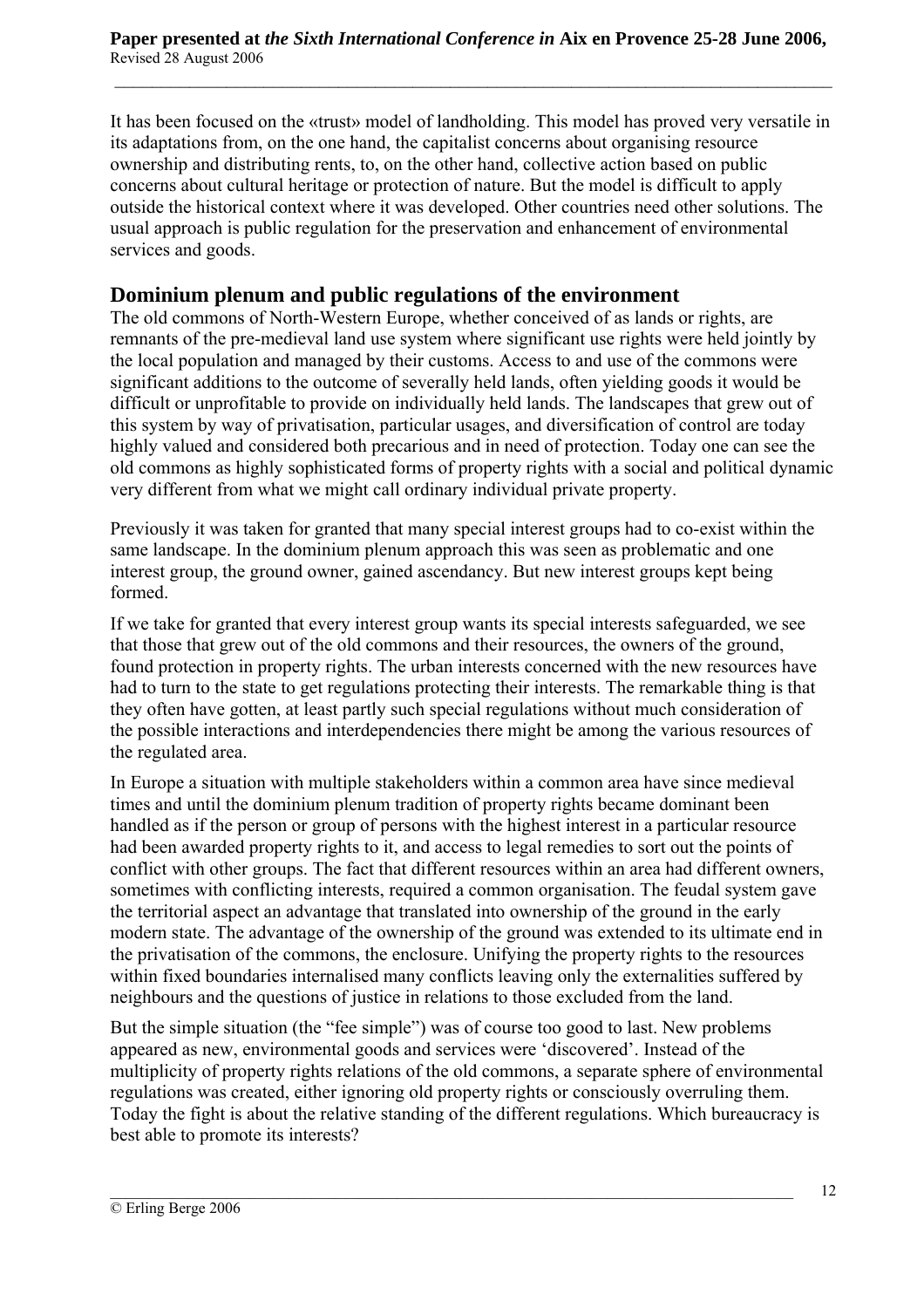The societal dynamic threatening the environmental qualities are often associated with the powers inherent in the dominium plenum property regime that grew out of the customary law regime. As urban society has matured and learned more about the goods and services provided by natural ecosystems in their various stages, a new concern about their management has emerged<sup>11</sup>. The goods and services provided by nature and valued by urban society are in some ways very different from the goods and services valued by rural society and the owners of the old style commons. But in other ways they are similar. And most of them are closely interdependent on each other.

This interdependence of traditional resources (water, forest) and the ecosystem services is of general interest. Recreation and biodiversity will for example depend heavily on how traditional resources are utilized. The interdependence of many of the goods and services of different types is in one sense obvious. But it is seldom included in the design of regulation regimes.

For environmental goods and services the efforts or expenditures required to maintain the level of service will in most cases appear as incomes foregone by not exploiting goods like forest or water. These costs are not evenly distributed. Depending on the distribution of property rights to the traditional resources, the level of conflict around the institution of new public regulations will vary. For example, in a private recreation area the organisation must either include landowners and other stakeholders or in other ways accommodate their interests to align incentives for maintenance and enjoyment. The resort owner alone will seldom be sufficient. One would expect that environmental goods and services should be the task of local public actors with powers to tax its constituency.

## **Conclusion**

A modern society requires that there are ways of specifying resources and dividing rights among several and different owner interests. There also has to be ways of sharing and co-managing resources and benefits within groups of differing sizes and interests. The most versatile tools for achieving this is found in the Common Law system developed in England<sup>12</sup>. Its current versatility is in many ways the outcome of the struggle between a customary system of rights holding similar to the Norwegian and the effort to implement the dominium plenum position in the modernisation of the British state during the 18th century<sup>13</sup>.

In contemporary modernisation projects an understanding of how these tools of land holding are constructed and what their cultural foundations are, will be essential. However, legal techniques can never be transferred from one culture to another without being adapted to the local values and conceptions of property. There is a close link between property rights in action and cultural values and ways of thinking (Douglas 1986, Godelier 1984).

The simple conclusion about the future of common property must be that there always will be one form or another of common property. But as cultural values and ways of thinking evolve, so the property rights system will evolve. To recognize the commons of the future we need to understand their foundation in general problems of collective action and ideas about equity.

 $11$  Devlin and Grafton (1998) recognize two paradigms in the studies of how to mitigate the environmental problems: the private property rights paradigm and the public regulation paradigm. Yandle (1998) adds a third: the

<sup>&</sup>lt;sup>12</sup> Its history is fascinating (see e.g. Thompson 1975, Simpson 1986, Neeson 1993).

 $\mathcal{L}_\mathcal{L} = \{ \mathcal{L}_\mathcal{L} = \{ \mathcal{L}_\mathcal{L} = \{ \mathcal{L}_\mathcal{L} = \{ \mathcal{L}_\mathcal{L} = \{ \mathcal{L}_\mathcal{L} = \{ \mathcal{L}_\mathcal{L} = \{ \mathcal{L}_\mathcal{L} = \{ \mathcal{L}_\mathcal{L} = \{ \mathcal{L}_\mathcal{L} = \{ \mathcal{L}_\mathcal{L} = \{ \mathcal{L}_\mathcal{L} = \{ \mathcal{L}_\mathcal{L} = \{ \mathcal{L}_\mathcal{L} = \{ \mathcal{L}_\mathcal{$ <sup>13</sup> On the question of landholding and modernisation of the state see Scott 1998